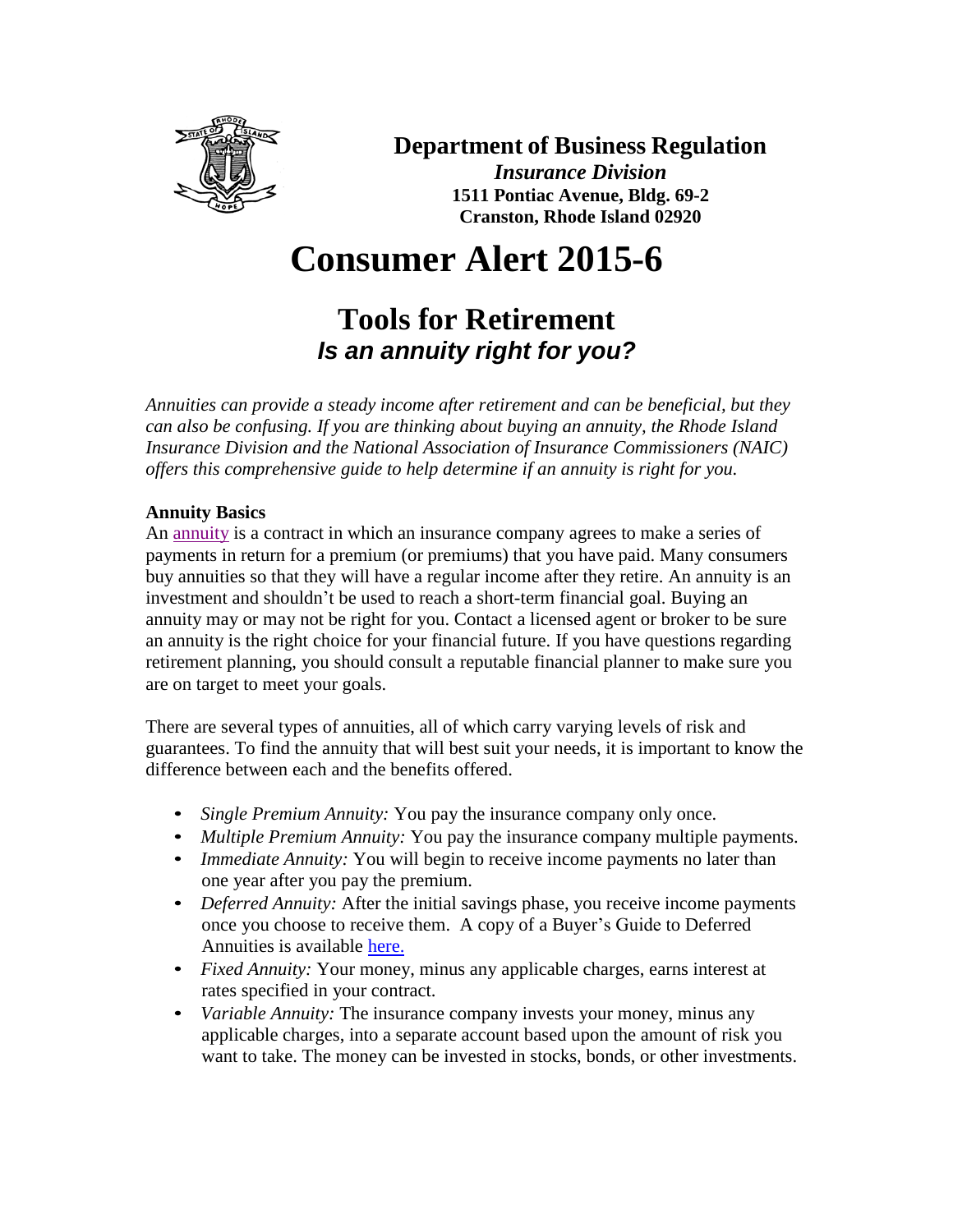• *Equity-Indexed Annuity:* A variation of a fixed annuity in which the interest rate is based on an outside index, such as a stock market index. The annuity pays a base return, but it may be higher if the index increases.

#### **Buying an Annuity**

Rhode Island state law requires a suitability analysis before the sale or replacement of an annuity product. This analysis includes an evaluation of your financial position, income needs and the cost of liquidating any assets. This can help you determine which annuity is right for you. [230-RICR-20-25-6](https://rules.sos.ri.gov/regulations/part/230-20-25-6) governs certain annuity disclosure requirements. You can also contact the Rhode Island Division at 401-462-9520 or email at [dbr.insurance@dbr.ri.gov](mailto:dbr.insurance@dbr.ri.gov) for additional information.

As with other major purchases, it's a good idea to shop around and compare information for similar products from several companies. While you do your research, keep detailed records and get all quotes and key information in writing.

When you are ready to purchase an annuity, carefully review the contract with your agent or broker. Ask for an explanation of anything that you don't understand. Be sure you are aware of all of the terms and conditions such as surrender charges and/or cancellation penalties.

In Rhode Island, you have a right to examine and review your individual annuity policy within 20 days of receipt, commonly known as a "free look" period. If you decide within that time period that you no longer want the annuity, you can cancel for a full refund. The free look period should be prominently stated on the front page of your contract.

#### **Don't Be Pressured**

Unfortunately, some insurance providers use inappropriate sales practices in an attempt to take advantage of uninformed consumers. Some common red flags include relentless sales pitches that pressure you into buying a product quickly or a deal that seems too good to be true.

The best way to protect yourself is to research the agent and company you're considering:

- **STOP** before writing a check, signing a contract or giving out personal information.
- **CALL** your state insurance department at 401-462-9520, or email at [dbr.insurance@dbr.ri.gov](mailto:dbr.insurance@dbr.ri.gov) and
- **CONFIRM** that the agent and company are licensed to write insurance in your state.